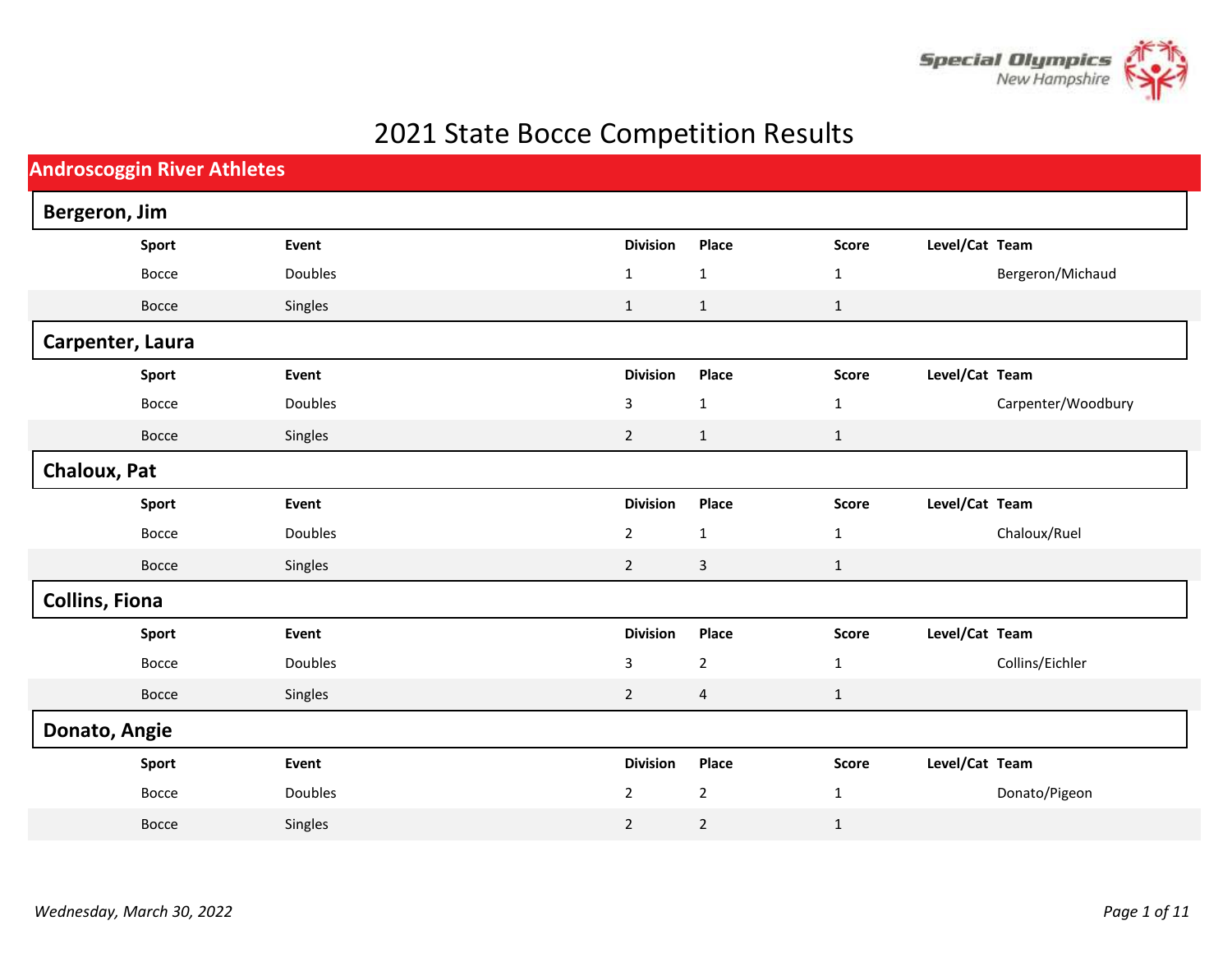| <b>Eichler, Craig</b> |       |                |                 |                         |              |                |                    |  |
|-----------------------|-------|----------------|-----------------|-------------------------|--------------|----------------|--------------------|--|
|                       | Sport | Event          | <b>Division</b> | Place                   | <b>Score</b> | Level/Cat Team |                    |  |
|                       | Bocce | Doubles        | 3               | $\mathbf 2$             | $\mathbf{1}$ |                | Collins/Eichler    |  |
|                       | Bocce | Singles        | $\mathbf 1$     | $\overline{\mathbf{4}}$ | $\mathbf{1}$ |                |                    |  |
| Losier, Lorie Ann     |       |                |                 |                         |              |                |                    |  |
|                       | Sport | Event          | <b>Division</b> | Place                   | Score        | Level/Cat Team |                    |  |
|                       | Bocce | <b>Doubles</b> | $\mathbf{1}$    | $\overline{2}$          | $\mathbf{1}$ |                | Losier/Smith       |  |
|                       | Bocce | Singles        | $\mathsf{3}$    | $\overline{2}$          | $\mathbf{1}$ |                |                    |  |
| Michaud, Matt         |       |                |                 |                         |              |                |                    |  |
|                       | Sport | Event          | <b>Division</b> | Place                   | <b>Score</b> | Level/Cat Team |                    |  |
|                       | Bocce | Doubles        | $\mathbf 1$     | $\mathbf 1$             | $\mathbf{1}$ |                | Bergeron/Michaud   |  |
|                       | Bocce | Singles        | $\mathsf{3}$    | $\overline{3}$          | $\mathbf{1}$ |                |                    |  |
| Pigeon, Daniel        |       |                |                 |                         |              |                |                    |  |
|                       | Sport | Event          | <b>Division</b> | Place                   | Score        | Level/Cat Team |                    |  |
|                       | Bocce | Doubles        | $\mathbf 2$     | $\overline{2}$          | $\mathbf 1$  |                | Donato/Pigeon      |  |
|                       | Bocce | Singles        | $\,1\,$         | $\overline{2}$          | $\mathbf{1}$ |                |                    |  |
| <b>Ruel, Michael</b>  |       |                |                 |                         |              |                |                    |  |
|                       | Sport | Event          | <b>Division</b> | Place                   | <b>Score</b> | Level/Cat Team |                    |  |
|                       | Bocce | Doubles        | $\overline{2}$  | $\mathbf 1$             | $\mathbf 1$  |                | Chaloux/Ruel       |  |
|                       | Bocce | Singles        | $\,1\,$         | 3                       | $\mathbf 1$  |                |                    |  |
| Smith, Beth           |       |                |                 |                         |              |                |                    |  |
|                       | Sport | Event          | <b>Division</b> | Place                   | Score        | Level/Cat Team |                    |  |
|                       | Bocce | Doubles        | 3               | $\mathbf 1$             | $\mathbf{1}$ |                | Carpenter/Woodbury |  |
|                       | Bocce | Doubles        | $\mathbf{1}$    | $\overline{2}$          | $\mathbf{1}$ |                | Losier/Smith       |  |
|                       | Bocce | Singles        | 3               | $\mathbf 1$             | $\mathbf{1}$ |                |                    |  |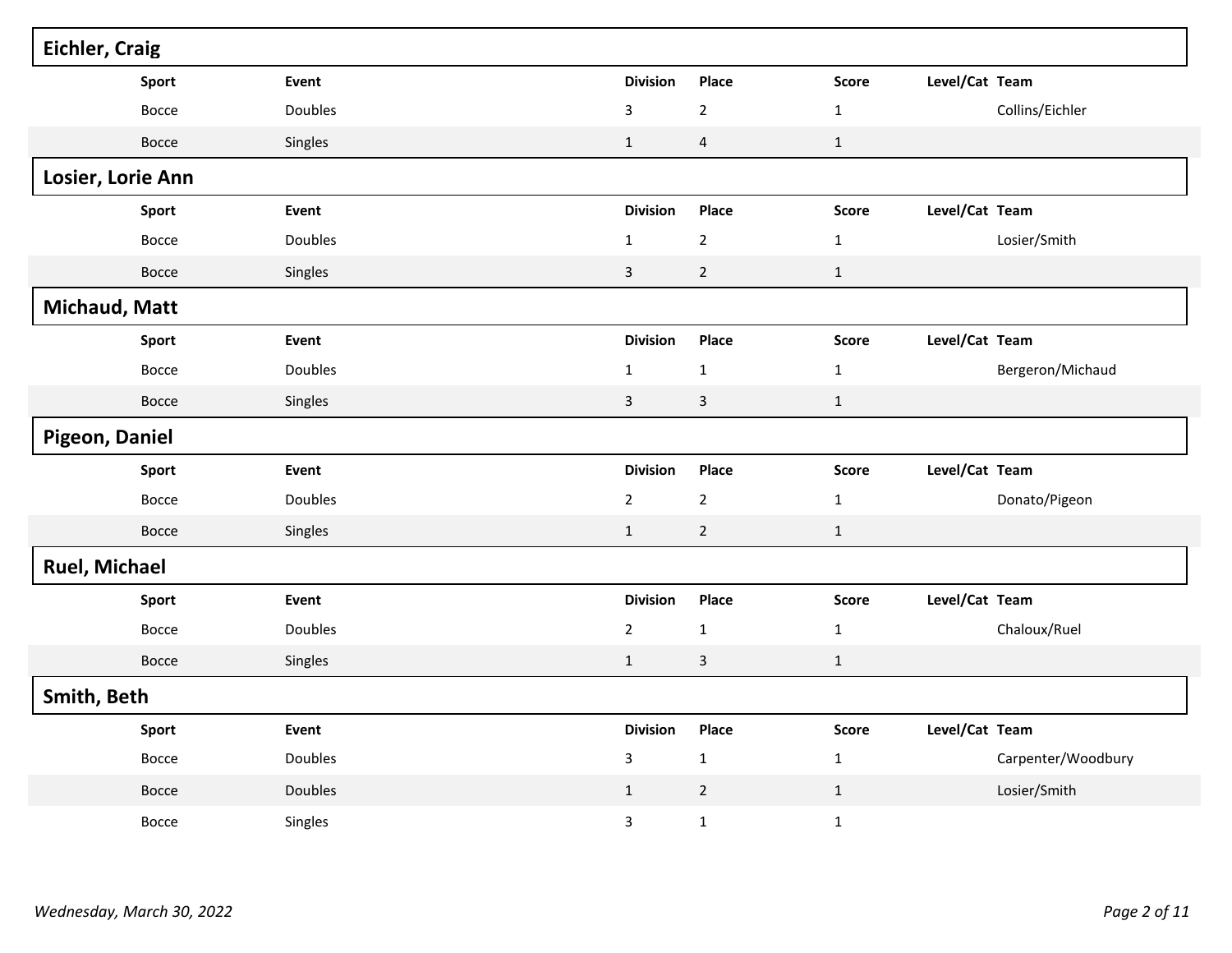| <b>Woodbury, Cathy</b>      |         |                 |                         |              |                |
|-----------------------------|---------|-----------------|-------------------------|--------------|----------------|
| Sport                       | Event   | <b>Division</b> | Place                   | <b>Score</b> | Level/Cat Team |
| Bocce                       | Singles | 3               | $\overline{4}$          | $\mathbf{1}$ |                |
| <b>Capital Area Cougars</b> |         |                 |                         |              |                |
| <b>Brooks, Larry</b>        |         |                 |                         |              |                |
| Sport                       | Event   | <b>Division</b> | Place                   | <b>Score</b> | Level/Cat Team |
| Bocce                       | Doubles | 5               | $\overline{2}$          | $\mathbf{1}$ | BROOLS/DUCASSE |
| Bocce                       | Singles | $\overline{7}$  | $\overline{\mathbf{4}}$ | $\mathbf{1}$ |                |
| <b>Ducasse, Thomas</b>      |         |                 |                         |              |                |
| Sport                       | Event   | <b>Division</b> | Place                   | <b>Score</b> | Level/Cat Team |
| Bocce                       | Doubles | 5               | $\overline{2}$          | $\mathbf{1}$ | BROOLS/DUCASSE |
| <b>Bocce</b>                | Singles | $\overline{7}$  | $\overline{4}$          | $\mathbf{1}$ |                |
| <b>Claremont Cool Cats</b>  |         |                 |                         |              |                |
| Drake, Jeffrey              |         |                 |                         |              |                |
| Sport                       | Event   | <b>Division</b> | Place                   | <b>Score</b> | Level/Cat Team |
| Bocce                       | Doubles | 8               | $\mathbf{1}$            |              | Team C         |
| Bocce                       | Singles | 11              | $\mathbf{1}$            |              |                |
| <b>Grace, Daniel</b>        |         |                 |                         |              |                |
| Sport                       | Event   | <b>Division</b> | Place                   | <b>Score</b> | Level/Cat Team |
| Bocce                       | Doubles | 8               | 8                       |              | Team B         |
| Bocce                       | Singles | 11              | $\overline{2}$          |              |                |
| Hoy, Rose                   |         |                 |                         |              |                |
| Sport                       | Event   | <b>Division</b> | Place                   | Score        | Level/Cat Team |
| Bocce                       | Doubles | 8               | $\overline{2}$          |              | Team A         |
| <b>Bocce</b>                | Singles | 11              | $\mathbf{1}$            |              |                |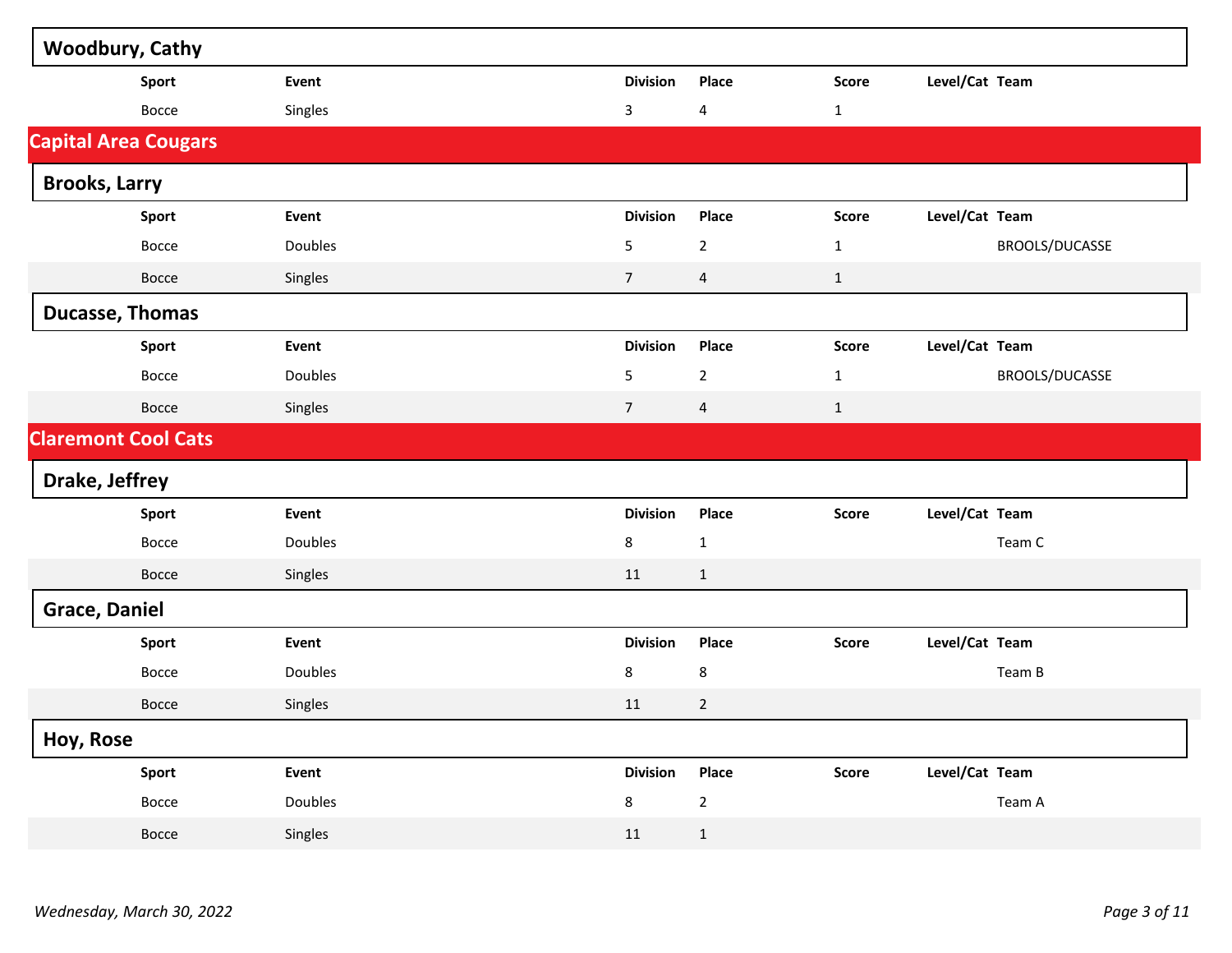| Lantz, Megan                          |                                           |                         |                |                                |                   |
|---------------------------------------|-------------------------------------------|-------------------------|----------------|--------------------------------|-------------------|
| Sport                                 | Event                                     | <b>Division</b>         | Place          | Level/Cat Team<br><b>Score</b> |                   |
| Bocce                                 | Doubles                                   | 8                       | $\mathbf{1}$   | Team B                         |                   |
| Bocce                                 | Singles                                   | 11                      | $\overline{2}$ |                                |                   |
| Lathrop, Tom                          |                                           |                         |                |                                |                   |
| Sport                                 | Event                                     | <b>Division</b>         | Place          | Level/Cat Team<br><b>Score</b> |                   |
| Bocce                                 | Doubles                                   | 8                       | $\mathbf 2$    | Team D                         |                   |
| Bocce                                 | Singles                                   | 11                      | $\mathbf{1}$   |                                |                   |
| <b>Strand, Lorrie</b>                 |                                           |                         |                |                                |                   |
| Sport                                 | Event                                     | <b>Division</b>         | Place          | Level/Cat Team<br><b>Score</b> |                   |
| Bocce                                 | Doubles                                   | 8                       | $\mathbf 2$    | Team A                         |                   |
| Bocce                                 | Singles                                   | 11                      | $\overline{2}$ |                                |                   |
|                                       | <b>Connecticut River Special Olympics</b> |                         |                |                                |                   |
| <b>Bazazian, Doug</b>                 |                                           |                         |                |                                |                   |
| Sport                                 | Event                                     | <b>Division</b>         | Place          | Level/Cat Team<br><b>Score</b> |                   |
| Bocce                                 | Doubles                                   | 8                       | $\mathbf{1}$   |                                |                   |
| Bocce                                 | Singles                                   | 11                      | $\overline{2}$ |                                |                   |
| <b>Boardman, Anthony</b>              |                                           |                         |                |                                |                   |
| Sport                                 | Event                                     | <b>Division</b>         | Place          | Level/Cat Team<br><b>Score</b> |                   |
| Bocce                                 | Doubles                                   | 8                       | $\mathbf{1}$   |                                | Boardman & Torrey |
| Bocce                                 | Singles                                   | 11                      | $\mathbf{1}$   |                                |                   |
| <b>Fall Mountain Special Olympics</b> |                                           |                         |                |                                |                   |
| Anderson, Sean                        |                                           |                         |                |                                |                   |
| Sport                                 | Event                                     | <b>Division</b>         | Place          | Level/Cat Team<br>Score        |                   |
| Bocce                                 | Doubles                                   | $\overline{\mathbf{4}}$ | $\mathbf 1$    | $\mathbf{1}$                   | Johnson/Anderson  |
| Bocce                                 | Singles                                   | 5                       | $\overline{2}$ | $\mathbf{1}$                   |                   |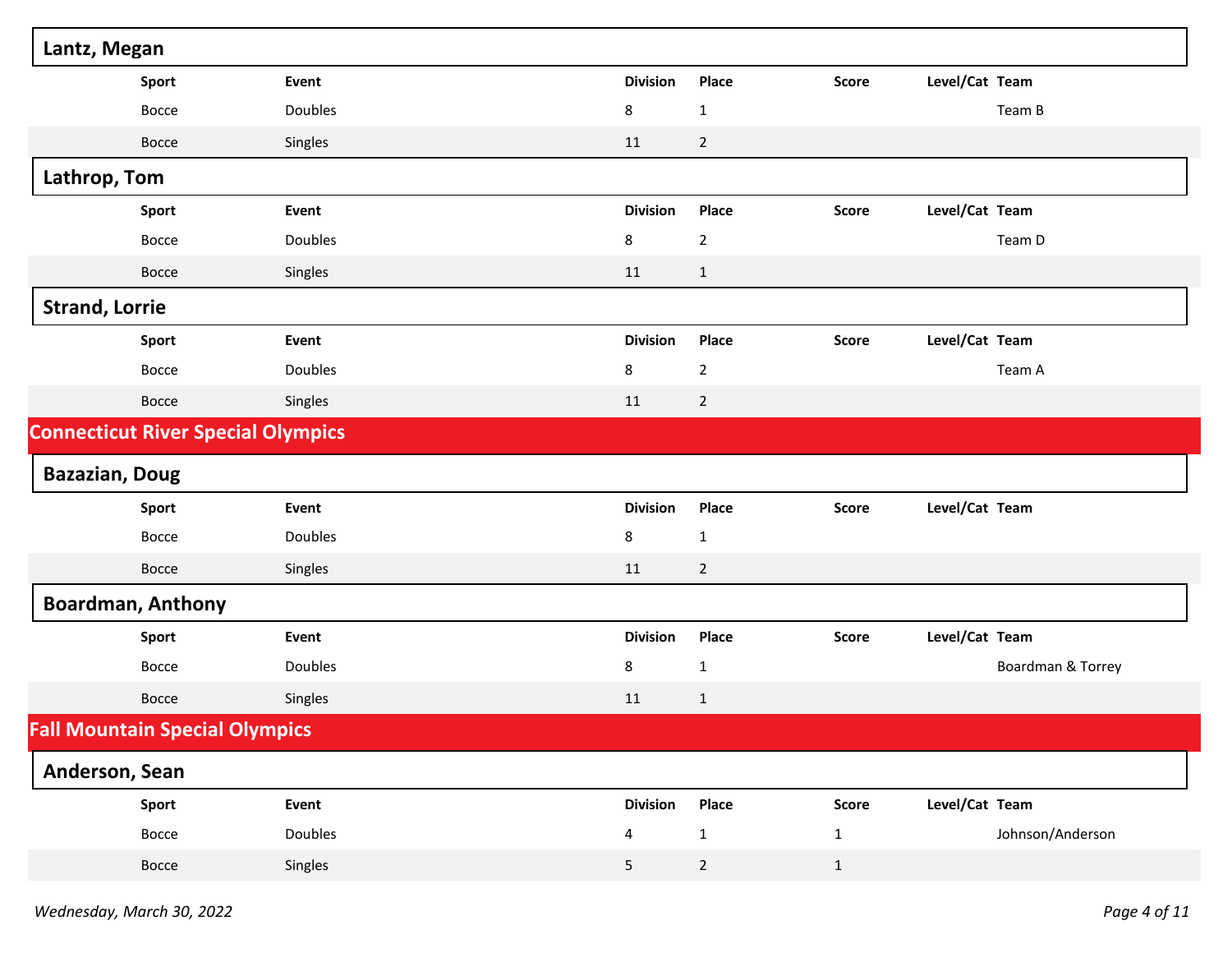| <b>Hutchinson, Dalton</b>           |         |                         |                         |              |                  |
|-------------------------------------|---------|-------------------------|-------------------------|--------------|------------------|
| Sport                               | Event   | <b>Division</b>         | Place                   | Score        | Level/Cat Team   |
| Bocce                               | Doubles | 4                       | 3                       | $\mathbf{1}$ | Morse/Hutchinson |
| Bocce                               | Singles | $\mathsf S$             | $\boldsymbol{6}$        | $\mathbf{1}$ |                  |
| Johnson, Sarah                      |         |                         |                         |              |                  |
| Sport                               | Event   | <b>Division</b>         | Place                   | <b>Score</b> | Level/Cat Team   |
| Bocce                               | Doubles | 4                       | $\mathbf 1$             | $\mathbf{1}$ | Johnson/Anderson |
| Bocce                               | Singles | $\mathsf S$             | $\mathbf{1}$            | $\mathbf{1}$ |                  |
| Morse, James                        |         |                         |                         |              |                  |
| Sport                               | Event   | <b>Division</b>         | Place                   | <b>Score</b> | Level/Cat Team   |
| Bocce                               | Doubles | 4                       | 3                       | $\mathbf{1}$ | Morse/Hutchinson |
| Bocce                               | Singles | $\mathsf S$             | 5                       | $\mathbf{1}$ |                  |
| Pebbles, Mark                       |         |                         |                         |              |                  |
| Sport                               | Event   | <b>Division</b>         | Place                   | Score        | Level/Cat Team   |
| Bocce                               | Doubles | 4                       | $\overline{2}$          | $\mathbf{1}$ | Pelton/Pebbles   |
| Bocce                               | Singles | $\mathsf S$             | 3                       | $\mathbf{1}$ |                  |
| Pelton, Bonnie                      |         |                         |                         |              |                  |
| Sport                               | Event   | <b>Division</b>         | Place                   | <b>Score</b> | Level/Cat Team   |
| Bocce                               | Doubles | 4                       | $\overline{2}$          | $\mathbf{1}$ | Pelton/Pebbles   |
| Bocce                               | Singles | 5                       | $\overline{4}$          | $\mathbf{1}$ |                  |
| <b>Keene Parks &amp; Recreation</b> |         |                         |                         |              |                  |
| Logan, Michael                      |         |                         |                         |              |                  |
| Sport                               | Event   | <b>Division</b>         | Place                   | Score        | Level/Cat Team   |
| Bocce                               | Singles | $\overline{\mathbf{4}}$ | $\overline{\mathbf{4}}$ | $\mathbf{1}$ |                  |
| May, Becky                          |         |                         |                         |              |                  |
| Sport                               | Event   | <b>Division</b>         | Place                   | Score        | Level/Cat Team   |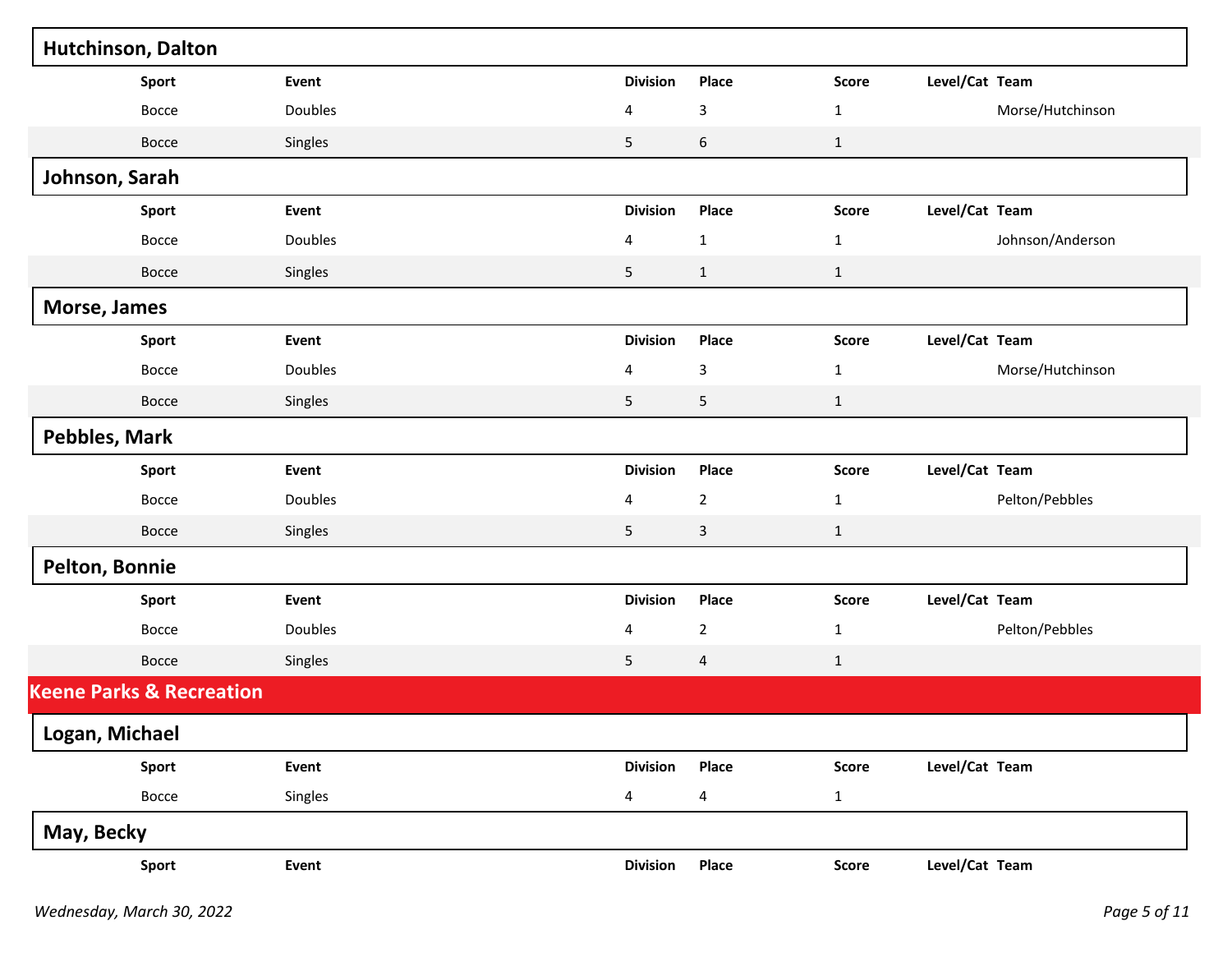| Bocce                            | Singles | $\overline{\mathbf{4}}$ | $\mathbf 1$             | $\mathbf{1}$ |                |                  |
|----------------------------------|---------|-------------------------|-------------------------|--------------|----------------|------------------|
| Moody, Lisa                      |         |                         |                         |              |                |                  |
| Sport                            | Event   | <b>Division</b>         | Place                   | <b>Score</b> | Level/Cat Team |                  |
| Bocce                            | Singles | $\overline{\mathbf{4}}$ | $\overline{2}$          | $\mathbf{1}$ |                |                  |
| <b>Stone, Scott</b>              |         |                         |                         |              |                |                  |
| <b>Sport</b>                     | Event   | <b>Division</b>         | Place                   | <b>Score</b> | Level/Cat Team |                  |
| Bocce                            | Singles | 4                       | $\mathsf 3$             | $\mathbf{1}$ |                |                  |
| <b>Manchester Saint Bernards</b> |         |                         |                         |              |                |                  |
| <b>Bolieau, Pat</b>              |         |                         |                         |              |                |                  |
| Sport                            | Event   | <b>Division</b>         | Place                   | <b>Score</b> | Level/Cat Team |                  |
| Bocce                            | Doubles | $\overline{7}$          | $\mathbf{1}$            | $\mathbf{1}$ |                | Getchell/Bolieau |
| Bocce                            | Singles | 9                       | $\overline{2}$          | $\mathbf{1}$ |                |                  |
| Getchell, Bob                    |         |                         |                         |              |                |                  |
| Sport                            | Event   | <b>Division</b>         | Place                   | <b>Score</b> | Level/Cat Team |                  |
| Bocce                            | Doubles | $\overline{7}$          | $\mathbf 1$             | $\mathbf{1}$ |                | Getchell/Bolieau |
| Holmes, Richard                  |         |                         |                         |              |                |                  |
| <b>Sport</b>                     | Event   | <b>Division</b>         | Place                   | <b>Score</b> | Level/Cat Team |                  |
| Bocce                            | Singles | 9                       | $\overline{\mathbf{4}}$ | $\mathbf{1}$ |                |                  |
| McGrade, Shannon                 |         |                         |                         |              |                |                  |
| Sport                            | Event   | <b>Division</b>         | Place                   | <b>Score</b> | Level/Cat Team |                  |
| Bocce                            | Doubles | $\overline{7}$          | $\mathsf 3$             | $\mathbf{1}$ |                | Nadolski/McGrade |
| Bocce                            | Singles | 10                      | $\overline{2}$          | $\mathbf{1}$ |                |                  |
| Murphy, Kathleen                 |         |                         |                         |              |                |                  |
| <b>Sport</b>                     | Event   | <b>Division</b>         | Place                   | <b>Score</b> | Level/Cat Team |                  |
| <b>Bocce</b>                     | Singles | 8                       | $\mathbf{1}$            | $\mathbf{1}$ |                |                  |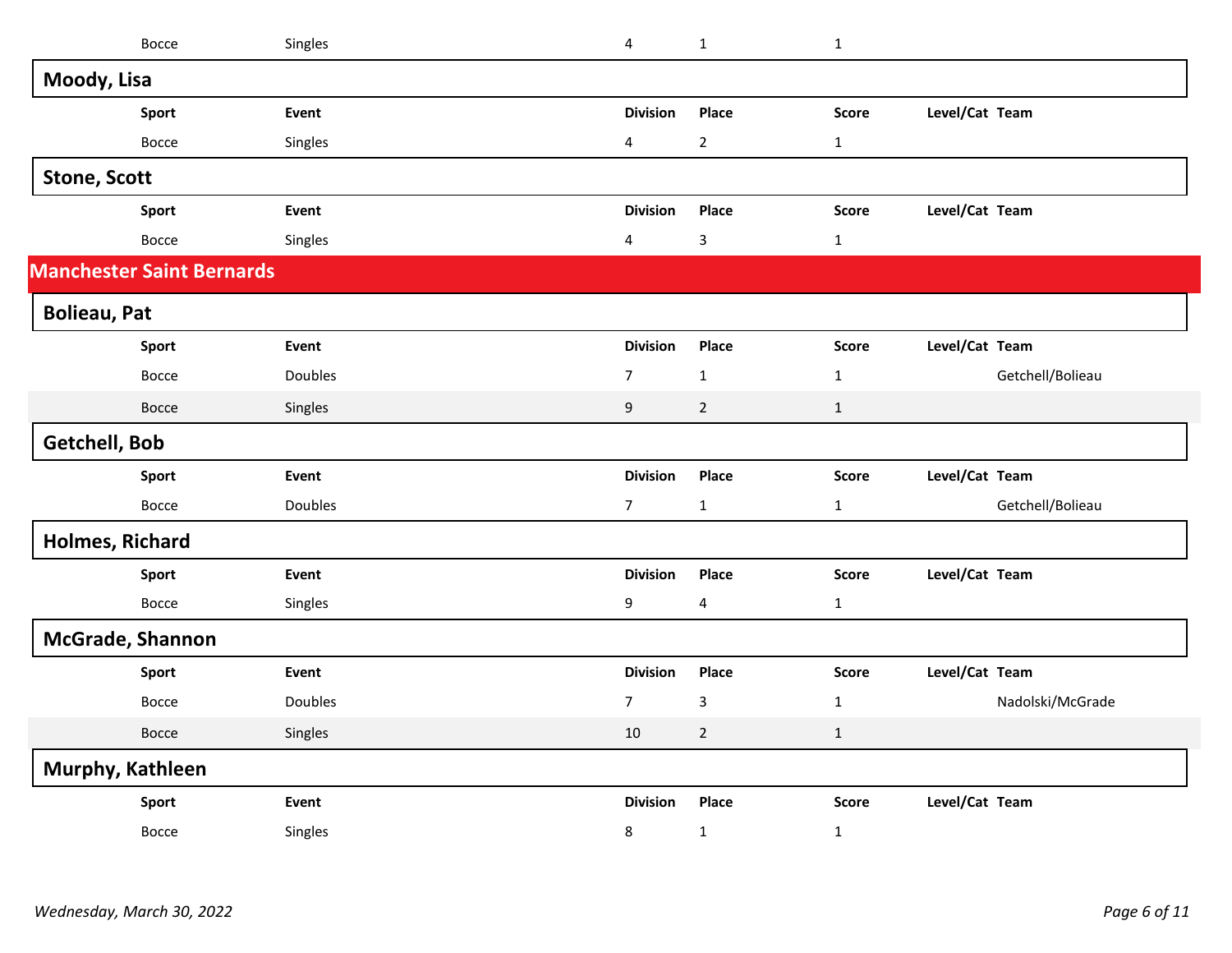| Nadolski, Jaden       |       |         |                  |                         |              |                |                    |
|-----------------------|-------|---------|------------------|-------------------------|--------------|----------------|--------------------|
|                       | Sport | Event   | <b>Division</b>  | Place                   | <b>Score</b> | Level/Cat Team |                    |
|                       | Bocce | Doubles | $\overline{7}$   | 3                       | $\mathbf 1$  |                | Nadolski/McGrade   |
|                       | Bocce | Singles | 10               | $\mathsf{3}$            | $\mathbf{1}$ |                |                    |
| Parker, Gretchen      |       |         |                  |                         |              |                |                    |
|                       | Sport | Event   | <b>Division</b>  | Place                   | <b>Score</b> | Level/Cat Team |                    |
|                       | Bocce | Singles | 8                | 3                       | $\mathbf{1}$ |                |                    |
| Patz, Heather         |       |         |                  |                         |              |                |                    |
|                       | Sport | Event   | <b>Division</b>  | Place                   | <b>Score</b> | Level/Cat Team |                    |
|                       | Bocce | Doubles | $\boldsymbol{6}$ | $\mathbf{1}$            | $\mathbf{1}$ |                | Patz/Remilard      |
| Proulx, Amanda        |       |         |                  |                         |              |                |                    |
|                       | Sport | Event   | <b>Division</b>  | Place                   | <b>Score</b> | Level/Cat Team |                    |
|                       | Bocce | Doubles | 6                | $\overline{2}$          | $\mathbf{1}$ |                | Stekis/Proulx      |
|                       | Bocce | Singles | $\,$ 8 $\,$      | $\overline{\mathbf{4}}$ | $\mathbf{1}$ |                |                    |
| Remillard, Karen      |       |         |                  |                         |              |                |                    |
|                       | Sport | Event   | <b>Division</b>  | Place                   | <b>Score</b> | Level/Cat Team |                    |
|                       | Bocce | Doubles | 6                | $\mathbf{1}$            | $\mathbf{1}$ |                | Patz/Remilard      |
|                       | Bocce | Singles | $\boldsymbol{9}$ | $\mathbf{1}$            | $\mathbf{1}$ |                |                    |
| Simpson, Melissa      |       |         |                  |                         |              |                |                    |
|                       | Sport | Event   | <b>Division</b>  | Place                   | <b>Score</b> | Level/Cat Team |                    |
|                       | Bocce | Doubles | $\overline{7}$   | $\overline{2}$          | $\mathbf 1$  |                | Simpson/Stencavage |
|                       | Bocce | Singles | 10 <sub>1</sub>  | $\mathbf{1}$            | 1            |                |                    |
| <b>Steckis, Keith</b> |       |         |                  |                         |              |                |                    |
|                       | Sport | Event   | <b>Division</b>  | Place                   | <b>Score</b> | Level/Cat Team |                    |
|                       | Bocce | Doubles | $\boldsymbol{6}$ | $\overline{2}$          | $\mathbf{1}$ |                | Stekis/Proulx      |
|                       | Bocce | Singles | 8                | $\overline{2}$          | $\mathbf{1}$ |                |                    |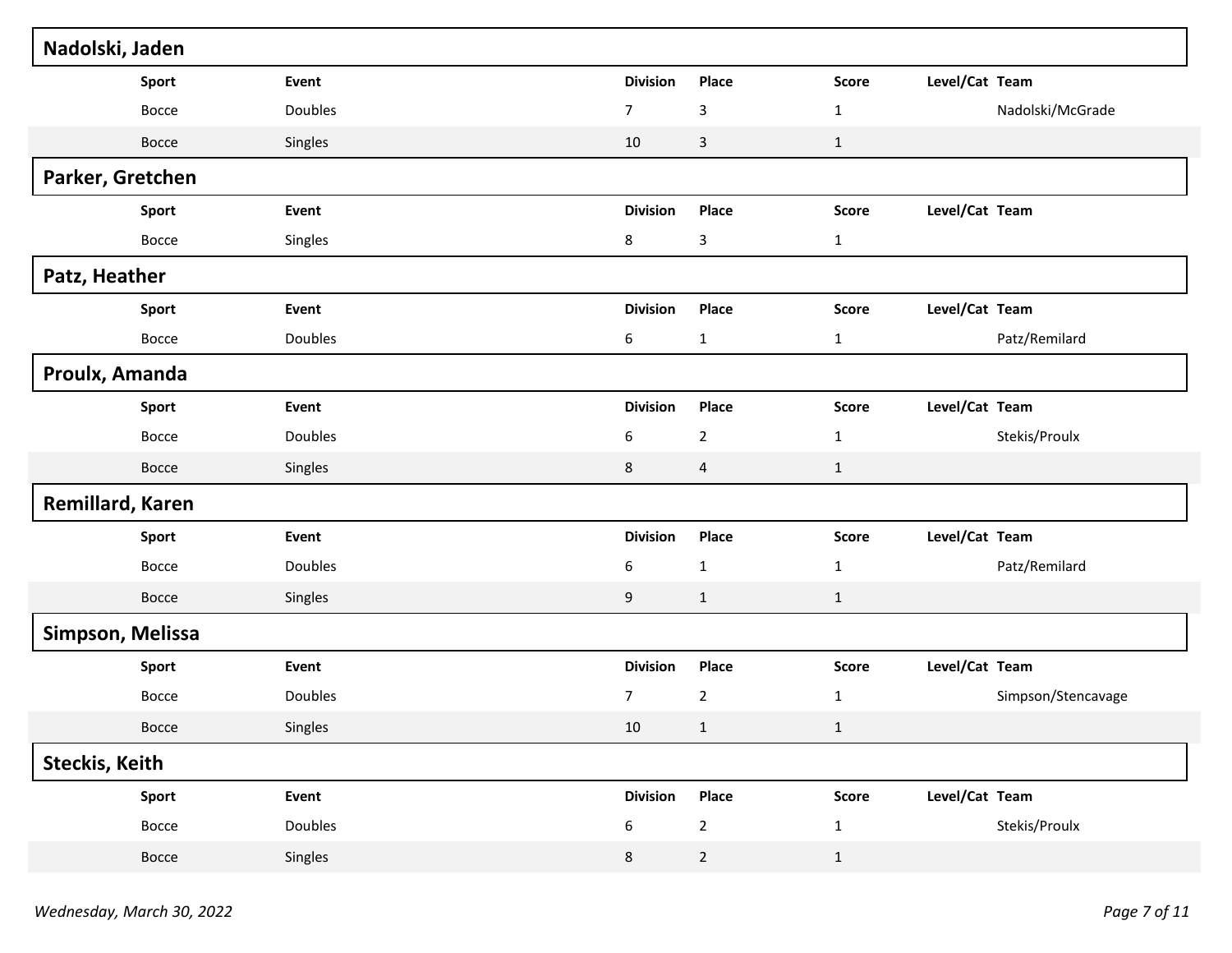| <b>Stencavage, David</b>         |         |  |                  |                |              |                    |  |  |
|----------------------------------|---------|--|------------------|----------------|--------------|--------------------|--|--|
| Sport                            | Event   |  | <b>Division</b>  | Place          | <b>Score</b> | Level/Cat Team     |  |  |
| Bocce                            | Doubles |  | $\boldsymbol{7}$ | $\overline{2}$ | $\mathbf{1}$ | Simpson/Stencavage |  |  |
| Bocce                            | Singles |  | 9                | $\mathsf{3}$   | $\mathbf{1}$ |                    |  |  |
| <b>Monadnock Valley Patriots</b> |         |  |                  |                |              |                    |  |  |
| Brescia, Joshua                  |         |  |                  |                |              |                    |  |  |
| Sport                            | Event   |  | <b>Division</b>  | Place          | <b>Score</b> | Level/Cat Team     |  |  |
| Bocce                            | Singles |  | 6                | $\mathbf{1}$   | $\mathbf{1}$ |                    |  |  |
| Clason, Rich                     |         |  |                  |                |              |                    |  |  |
| <b>Sport</b>                     | Event   |  | <b>Division</b>  | Place          | <b>Score</b> | Level/Cat Team     |  |  |
| Bocce                            | Singles |  | 6                | $\mathbf{1}$   | $\mathbf{1}$ |                    |  |  |
| Dietsch-Kennedy, Ethan           |         |  |                  |                |              |                    |  |  |
| Sport                            | Event   |  | <b>Division</b>  | Place          | <b>Score</b> | Level/Cat Team     |  |  |
| Bocce                            | Singles |  | 6                | $\overline{2}$ | $\mathbf{1}$ |                    |  |  |
| Jarest, Gail                     |         |  |                  |                |              |                    |  |  |
| Sport                            | Event   |  | <b>Division</b>  | Place          | <b>Score</b> | Level/Cat Team     |  |  |
| Bocce                            | Singles |  | 6                | $\overline{2}$ | $\mathbf{1}$ |                    |  |  |
| Lawrence, Paige                  |         |  |                  |                |              |                    |  |  |
| Sport                            | Event   |  | <b>Division</b>  | Place          | <b>Score</b> | Level/Cat Team     |  |  |
| Bocce                            | Singles |  | 6                | 3              | $\mathbf{1}$ |                    |  |  |
| Lizotte, Francis                 |         |  |                  |                |              |                    |  |  |
| Sport                            | Event   |  | <b>Division</b>  | Place          | Score        | Level/Cat Team     |  |  |
| Bocce                            | Singles |  | $\boldsymbol{6}$ | $\overline{2}$ | $\mathbf{1}$ |                    |  |  |
| Needler, Nick                    |         |  |                  |                |              |                    |  |  |
| Sport                            | Event   |  | <b>Division</b>  | Place          | Score        | Level/Cat Team     |  |  |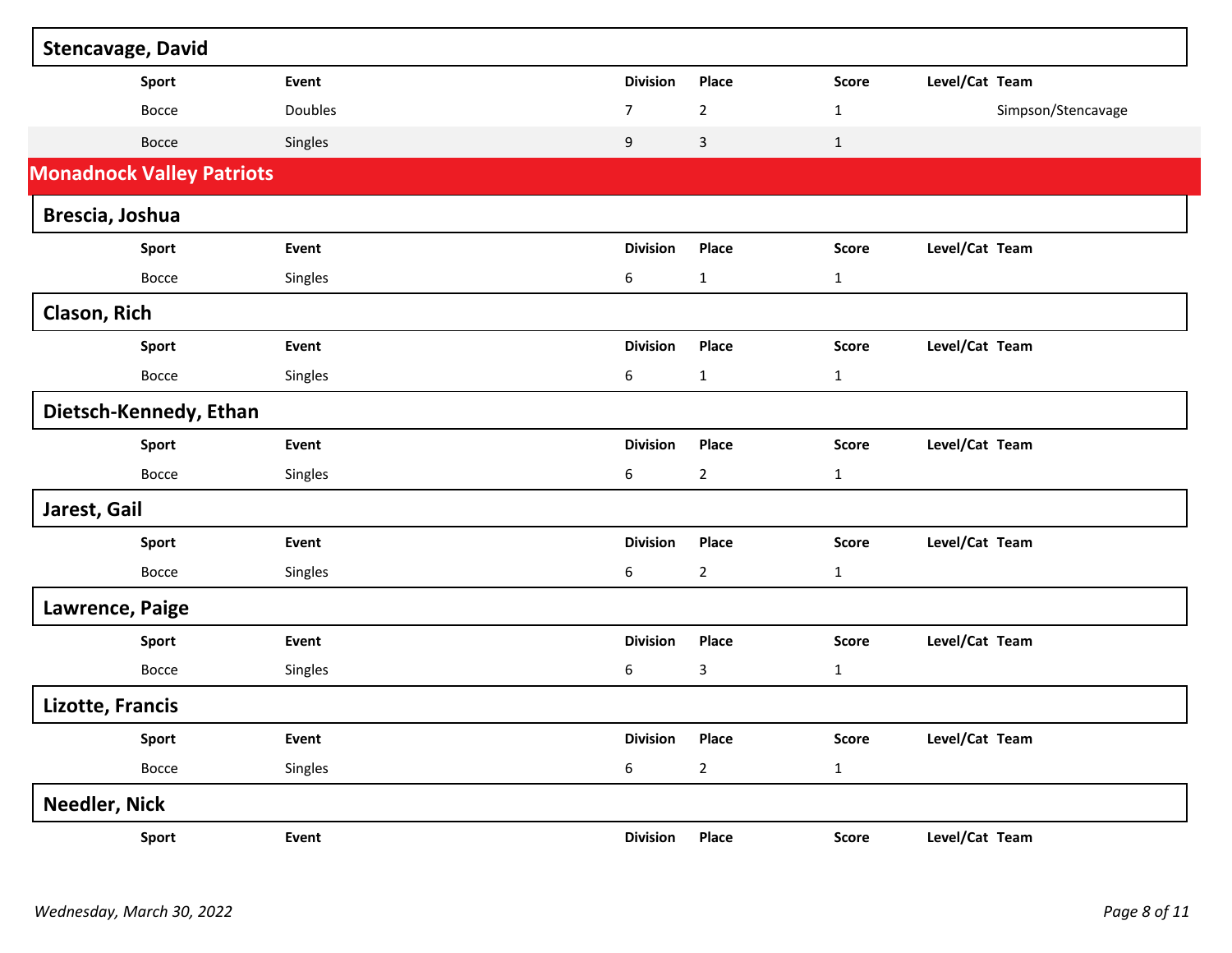|                        | Bocce        | Singles | 6               | $\overline{2}$          | $\mathbf{1}$ |                |                 |
|------------------------|--------------|---------|-----------------|-------------------------|--------------|----------------|-----------------|
| Parent, Joshua         |              |         |                 |                         |              |                |                 |
|                        | Sport        | Event   | <b>Division</b> | Place                   | <b>Score</b> | Level/Cat Team |                 |
|                        | Bocce        | Singles | 6               | $\mathbf{1}$            | $\mathbf{1}$ |                |                 |
| <b>Tourgee, Andres</b> |              |         |                 |                         |              |                |                 |
|                        | Sport        | Event   | <b>Division</b> | Place                   | <b>Score</b> | Level/Cat Team |                 |
|                        | Bocce        | Singles | 6               | $\overline{2}$          | $\mathbf{1}$ |                |                 |
| Vayens, Alberta        |              |         |                 |                         |              |                |                 |
|                        | Sport        | Event   | <b>Division</b> | Place                   | <b>Score</b> | Level/Cat Team |                 |
|                        | Bocce        | Singles | 6               | 3                       | $\mathbf{1}$ |                |                 |
| <b>Team Uncanoonuc</b> |              |         |                 |                         |              |                |                 |
| <b>DeLamare, Phill</b> |              |         |                 |                         |              |                |                 |
|                        | Sport        | Event   | <b>Division</b> | Place                   | <b>Score</b> | Level/Cat Team |                 |
|                        | Bocce        | Doubles | 5               | 3                       | $\mathbf{1}$ |                | Nikias/DeLemare |
|                        | <b>Bocce</b> | Singles | $\overline{7}$  | 3                       | $\mathbf{1}$ |                |                 |
| Dolan, Doug            |              |         |                 |                         |              |                |                 |
|                        | Sport        | Event   | <b>Division</b> | Place                   | <b>Score</b> | Level/Cat Team |                 |
|                        | Bocce        | Doubles | 5               | 4                       | $\mathbf{1}$ |                | Dolan/Nichols   |
|                        | Bocce        | Singles | $\overline{7}$  | 4                       | $\mathbf{1}$ |                |                 |
| Essig, Tim             |              |         |                 |                         |              |                |                 |
|                        | Sport        | Event   | <b>Division</b> | Place                   | <b>Score</b> | Level/Cat Team |                 |
|                        | Bocce        | Doubles | 5 <sub>1</sub>  | $\overline{4}$          | 1            |                | Essig/Gregorio  |
|                        | Bocce        | Singles | $\overline{7}$  | $\overline{4}$          | $\mathbf 1$  |                |                 |
| <b>Gregorio, Darcy</b> |              |         |                 |                         |              |                |                 |
|                        | Sport        | Event   | <b>Division</b> | Place                   | Score        | Level/Cat Team |                 |
|                        | Bocce        | Doubles | 5               | $\overline{\mathbf{4}}$ | $\mathbf{1}$ |                | Essig/Gregorio  |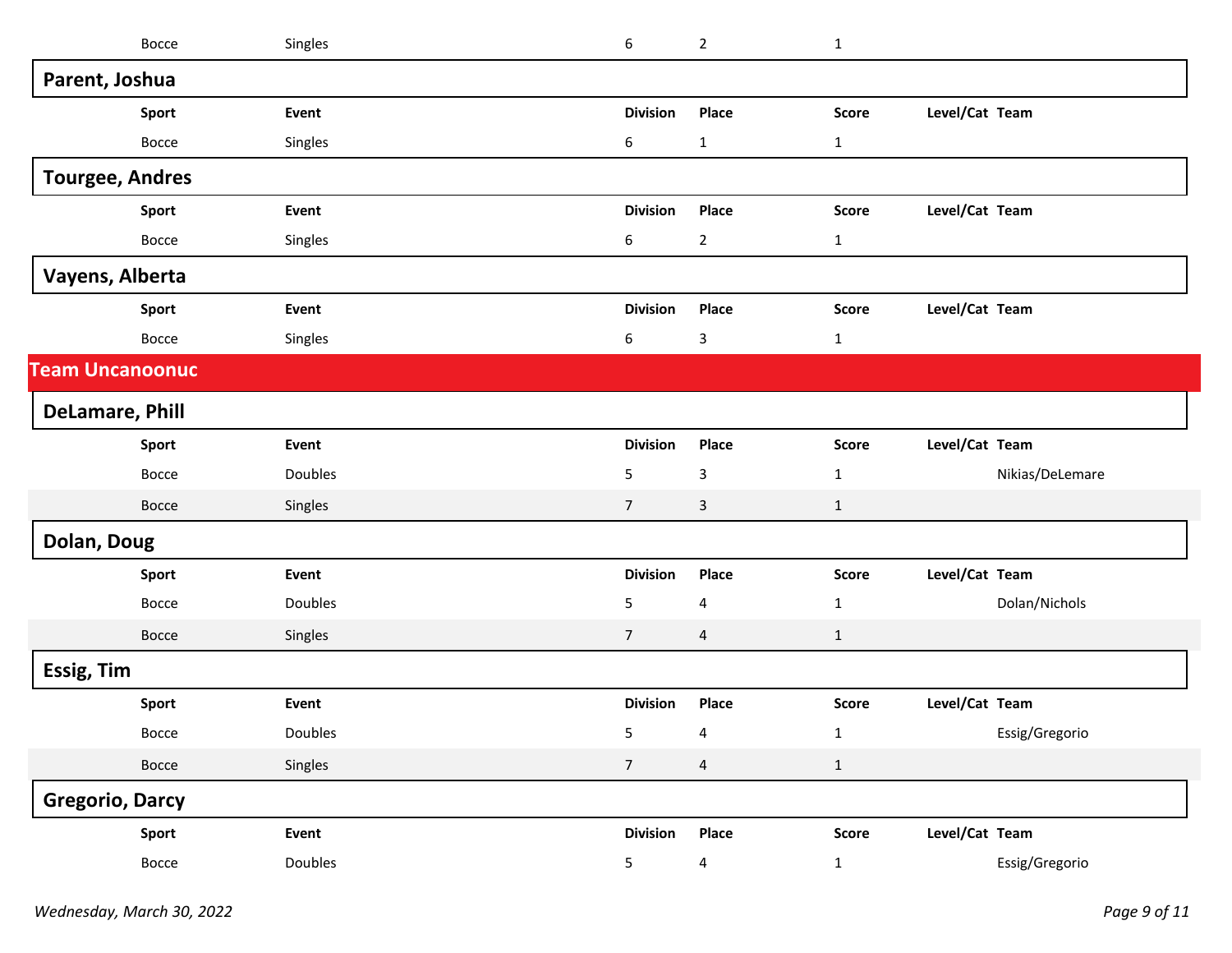| Bocce            | Singles | $\overline{7}$  | 4              | $1\,$        |                |                 |
|------------------|---------|-----------------|----------------|--------------|----------------|-----------------|
| Meattey, Hayden  |         |                 |                |              |                |                 |
| Sport            | Event   | <b>Division</b> | Place          | <b>Score</b> | Level/Cat Team |                 |
| Bocce            | Doubles | 5               | $\mathbf 1$    | $\mathbf{1}$ |                | Meattey/Paquin  |
| Bocce            | Singles | $\overline{7}$  | $\mathbf{1}$   | $\mathbf{1}$ |                |                 |
| Nichols, Caitlin |         |                 |                |              |                |                 |
| Sport            | Event   | <b>Division</b> | Place          | <b>Score</b> | Level/Cat Team |                 |
| Bocce            | Doubles | 5               | 4              | $\mathbf{1}$ |                | Dolan/Nichols   |
| Bocce            | Singles | $\overline{7}$  | $\mathsf{3}$   | $\mathbf{1}$ |                |                 |
| Nikias, Justin   |         |                 |                |              |                |                 |
| Sport            | Event   | <b>Division</b> | Place          | <b>Score</b> | Level/Cat Team |                 |
| Bocce            | Doubles | $\sqrt{5}$      | 3              | $\mathbf{1}$ |                | Nikias/DeLemare |
| Bocce            | Singles | $\overline{7}$  | $\mathbf{3}$   | $\mathbf{1}$ |                |                 |
| Paquin, Nicklas  |         |                 |                |              |                |                 |
| Sport            | Event   | <b>Division</b> | Place          | <b>Score</b> | Level/Cat Team |                 |
| Bocce            | Doubles | 5               | $\mathbf 1$    | $\mathbf{1}$ |                | Meattey/Paquin  |
| Bocce            | Singles | $\overline{7}$  | $\overline{2}$ | $\mathbf{1}$ |                |                 |
| Perry, Avery     |         |                 |                |              |                |                 |
| Sport            | Event   | <b>Division</b> | Place          | <b>Score</b> | Level/Cat Team |                 |
| Bocce            | Singles | 7               | 4              | $\mathbf{1}$ |                |                 |
| Petersen, Nick   |         |                 |                |              |                |                 |
| <b>Sport</b>     | Event   | Division Place  |                | Score        | Level/Cat Team |                 |
| Bocce            | Doubles | 5               | $\mathbf{3}$   | $\mathbf{1}$ |                | Peterson/Wells  |
| Bocce            | Singles | $7\overline{ }$ | $\mathsf{3}$   | $\mathbf{1}$ |                |                 |
| Wells, Kate      |         |                 |                |              |                |                 |
| Sport            | Event   | <b>Division</b> | Place          | Score        | Level/Cat Team |                 |